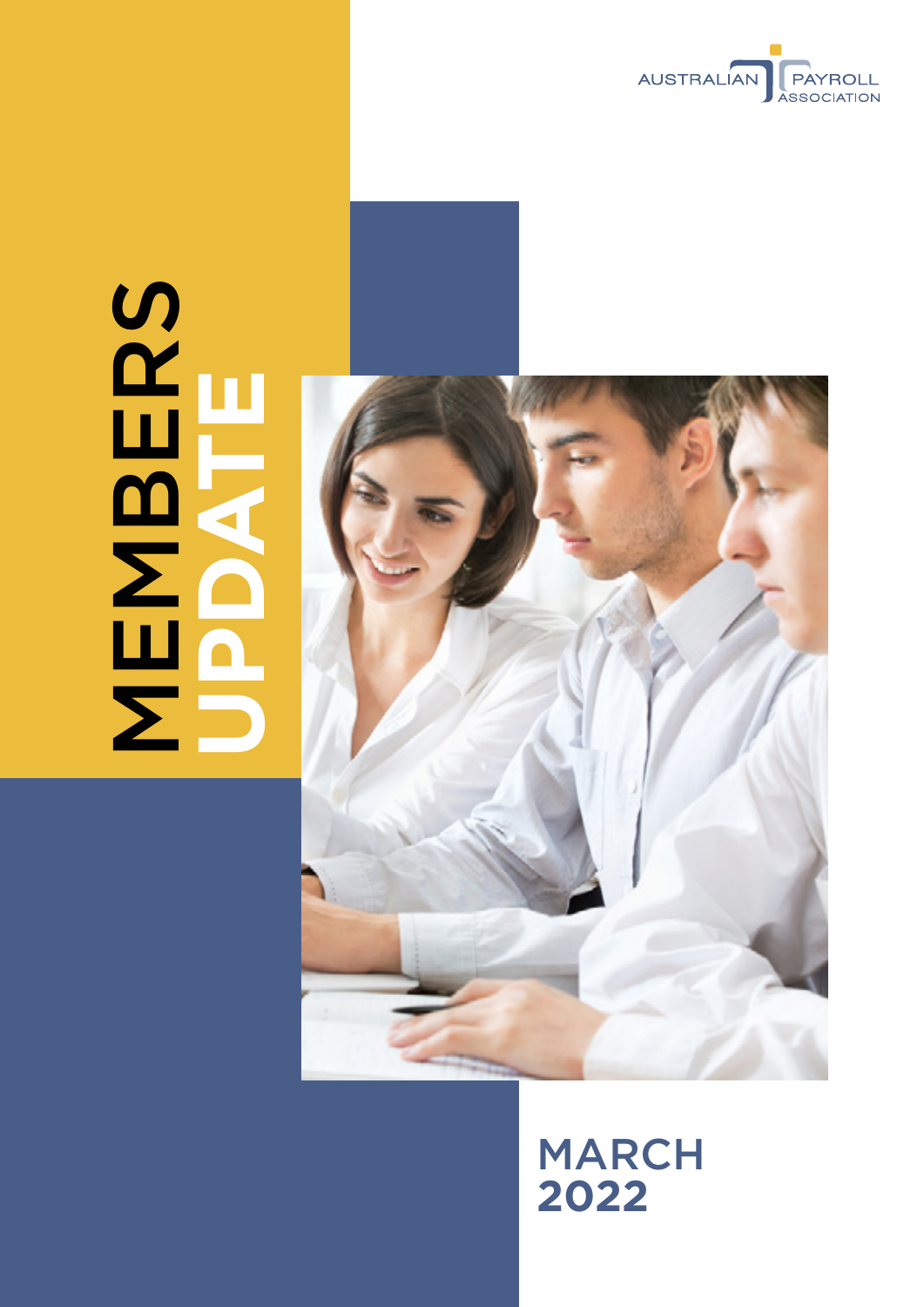

#### In this month's members update we look at:

- The new Public Holiday for WA
- The removal of the \$450 per month threshold for SG has now been passed into law.
- Updated FBT position on car parking benefits
- Changes to SCHADS Award from July 2022
- Annualised Salary Compliance

#### **Welcome to the March 2022 member's update**

We are so excited about the Payroll conference that is just a few weeks away. We hope to see you there on the 25th of March, if not in person, then via our virtual platform.

The first update is the additional Public Holiday that WA will receive in for Easter Sunday. This will mean they are in line with other states who already receive this Public Holiday.

Also this month we will talk about the long awaited removal of the \$450 per month threshold for SG which has now been passed into law from July, and the amendments to the SCHADS award that will take affect from the 1st of July 2022. We will also look at the changes in regards to the parking FBT position that may affect many employers now.

To wrap it all together this month our compliance focus is on Annualised salary. It has been two years since some modern awards were amended to include an annualised salary clause. Let's get into this Month in Payroll.

# Easter Sunday is now a public holiday in WA

Western Australia will now have 11 public holidays each year, bringing WA in line with most of the other States and Territories.

Easter Sunday is already observed as a public holiday in Victoria, New South Wales, Queensland and the Australian Capital Territory. Employees who are required to work on Easter Sunday will benefit from an increased penalty rate, rising from the ordinary Sunday rate to a public holiday penalty rate.

The provisions of the Industrial Relations Legislation Amendment Act 2021 establishing Easter Sunday as a public holiday have been proclaimed and employers and employees can now plan ahead for the first Easter Sunday public holiday on April 17, 2022.

#### *Make sure you check your payroll system to make sure that this Public Holiday has now been included.*

See all WA public holidays here: [https://www.commerce.wa.gov.au/labour-relations/public-holidays](https://www.commerce.wa.gov.au/labour-relations/public-holidays-western-australia)[western-australia](https://www.commerce.wa.gov.au/labour-relations/public-holidays-western-australia)

# Removing the \$450 per month threshold for super guarantee eligibility

From 1 July 2022, employers will be required to make super guarantee contributions to their eligible employee's super fund regardless of how much the employee is paid. Employees must still satisfy other super guarantee eligibility requirements.

The ATO will work with digital service providers to assist them in updating their payroll and accounting software to be ready for this change. However, employers will need to check their payroll and accounting systems have been updated for super payments made after 1 July 2022 to ensure they correctly calculate their employee's super guarantee entitlement.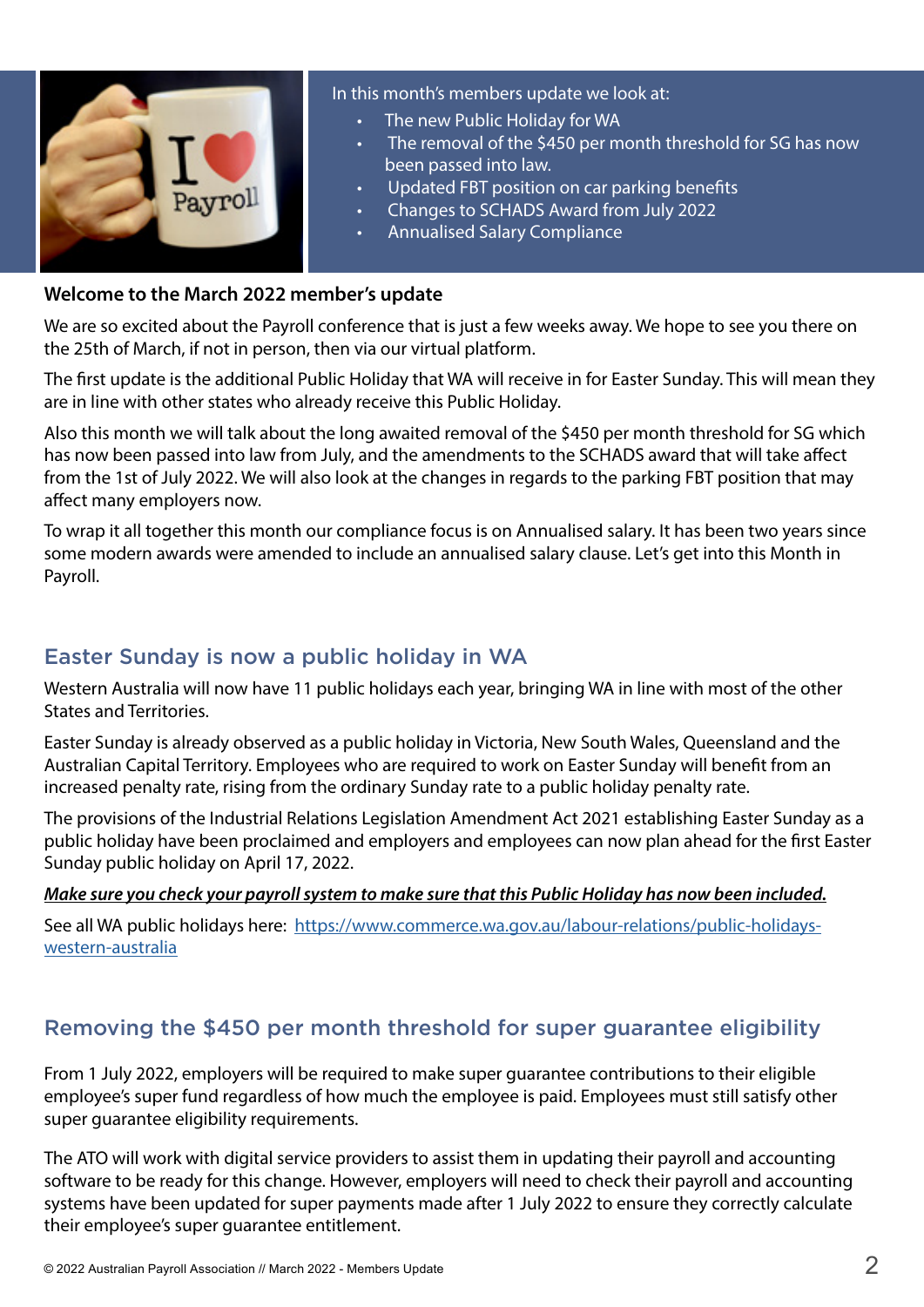The ATO will also update their advice and guidance, including online tools and calculators on 1 July 2022 to account for this change.

#### *Check with your system provider that they are aware of the change.*

To find out more [https://www.ato.gov.au/General/New-legislation/In-detail/Super/Removing-the-\\$450-per](https://www.ato.gov.au/General/New-legislation/In-detail/Super/Removing-the-$450-per-month-threshold-for-superannuation-guarantee-eligibility/)[month-threshold-for-superannuation-guarantee-eligibility/](https://www.ato.gov.au/General/New-legislation/In-detail/Super/Removing-the-$450-per-month-threshold-for-superannuation-guarantee-eligibility/)

# Updated FBT position on car parking benefits

With the introduction of TR 2021/2 many more employers will be subject to FBT on the provision of car parking to employees from 1 April 2022.

Previously, shopping centre car parks and other similar facilities such as hospital car parks were generally not considered to be commercial parking stations for FBT purposes.

As such, TR 2021/2 takes the view that a 'commercial car parking facility' can include the following:

- Hospital
- Shopping centre
- Hotel
- University
- Airport

A car parking facility may qualify as a commercial parking station even if the facility has another purpose other than providing all-day parking (e.g. it may also have a purpose of providing short term parking).

Although this will not have an effect until 1 April 2022, employers who were not previously subject to FBT on car parking fringe benefits should get ready and obtain advice on the best method to use to calculate the taxable value of these fringe benefits.

# Changes to Social, Community, Home Care and Disability Services Industry Award (SCHADS) from July 2022

There have been several changes to the SCHADS award effective from the first full pay period on or after 1 July 2022. Some of these changes include the following:

#### **Minimum shift of 2 hours**

From 1 July 2022, part time employees will be required to be paid the following minimum number of hours for each shift or period of work in a broken shift:

- social and community services employees (except when doing disability services work) 3 hours
- all other employees 2 hours.

The minimum engagement periods applying to casual home care employees will increase from 1 hour to 2 hours.

There is a transitional period from 1 February 2022 to 1 October 2022, to give employers and employees time to negotiate changes to shifts. This transition period applies to arrangements in place before 1 February 2022 only.

#### **Broken shifts**

The broken shift provisions have been altered to include a broken shift allowance payable for each shift work and the application of minimum engagement periods for each portion of a broken shift.

A broken shift is defined as a shift with one or more breaks (that aren't meal breaks) within a 12 hour period.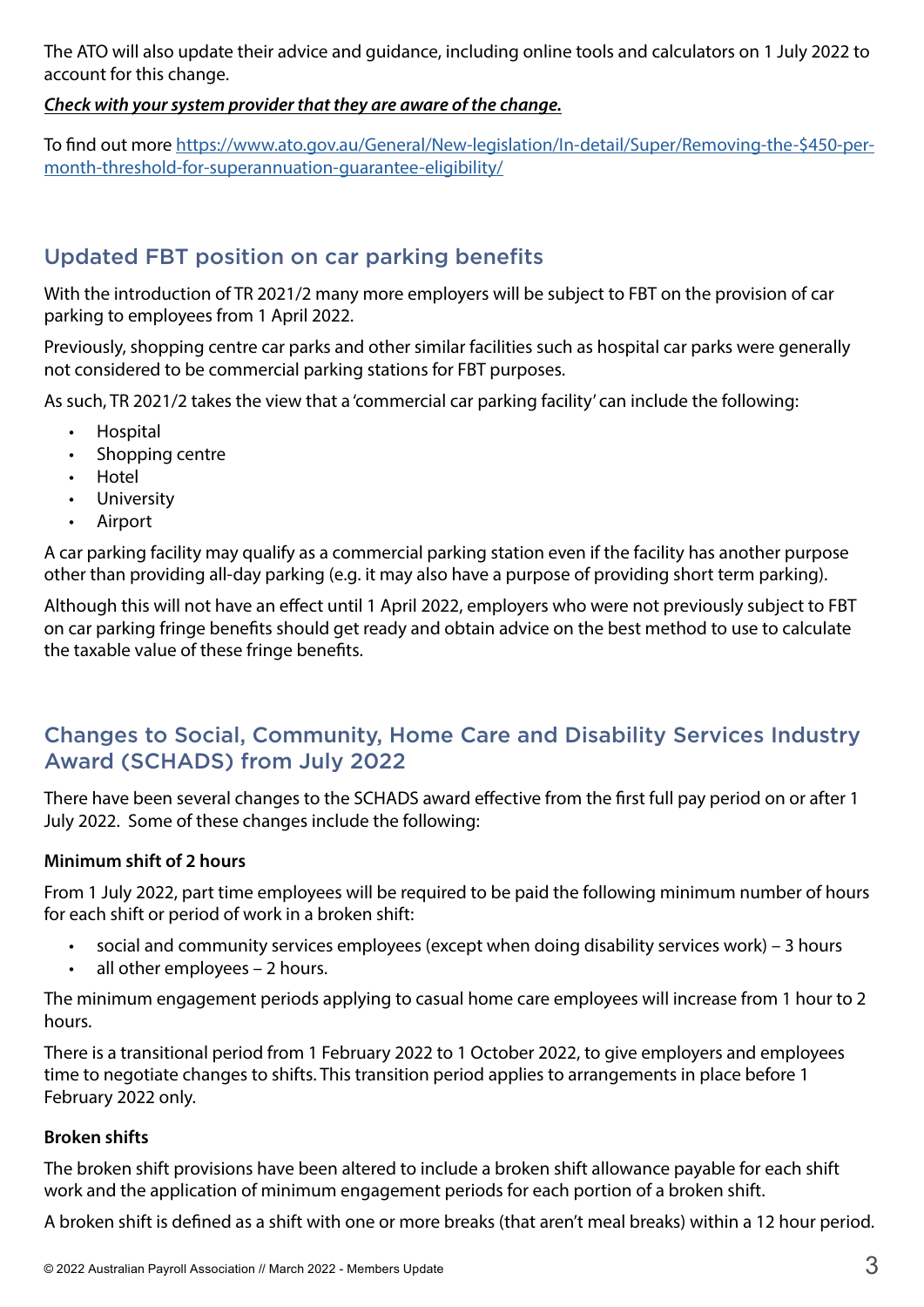*For example, if a worker is rostered from 8am to 11am, then 2:30pm to 6:30pm, that would be considered a broken shift.* 

Workers will now be paid an additional allowance of 1.7% of the standard rate per broken shift (where there is one unpaid break), or 2.25% of the standard rate where there are two unpaid breaks in shifts in a 12-hour period.

#### **Client cancellations**

The client cancellations clause is being extended to disability services and will no longer permit an employer to withhold payment for a cancelled shift. For example, if a client cancels a service rostered for a full or part time employee within 7 days, the employer must either find an equivalent shift for the worker or pay them the full rate. Alternatively, the employer may be able to provide make-up time instead.

#### **Working outside of hours – Remote Work**

A new clause is to be inserted applying to "remote response" work that requires employees to be paid for time spent working remotely outside their ordinary hours of duty, e.g., when on-call, taking phone calls, assisting with emergencies, implementing short-notice roster changes, etc. There will be a scale of minimum payments for employees performing remote work outside of their rostered hours and designated shifts. This scale ranges from 15mins of pay, to 275% of the minimum hourly rate in certain circumstances.

You can read the full details in the determination here: [https://www.fwc.gov.au/documents/sites/](https://www.fwc.gov.au/documents/sites/awardsmodernfouryr/pr737905.pdf
) [awardsmodernfouryr/pr737905.pdf](https://www.fwc.gov.au/documents/sites/awardsmodernfouryr/pr737905.pdf
)

# Payroll Compliance

#### **Check all annualised salary employees**

Annualised Salaries for certain awards 'listed below' were brought in two years ago to focus on recordkeeping, timesheets and wage reconciliation. This was to ensure an "annual salary employee" is always paid at or above award rates.

This month review your full time employees covered under the below awards. Are you being compliant? If you are unsure watch our Annualised Salary Webinar, located in our members resources area.

- MA000019: Banking, Finance and Insurance Award
- MA000091: Broadcasting and Recorded Entertainment Award
- MA000002: Clerks-Private Sector Award
- MA000023: Contract Call Centres Award
- MA000028: Horticulture Award
- MA000062: Hydrocarbon Industry (Upstream) Award
- MA000116: Legal Services Award
- MA000112: Local Government Industry Award
- MA000010: Manufacturing and Associated Industries and Occupations Award
- MA000011: Mining Industry Award
- MA000072: Oil Refining and Manufacturing Award
- MA000035: Pastoral Award
- MA000012: Pharmacy Industry Award
- MA000015: Rail Industry Award
- MA000107: Salt Industry Award
- MA000041: Telecommunications Services Award
- MA000113: Water Industry Award
- MA000044: Wool Storage, Sampling and Testing Award